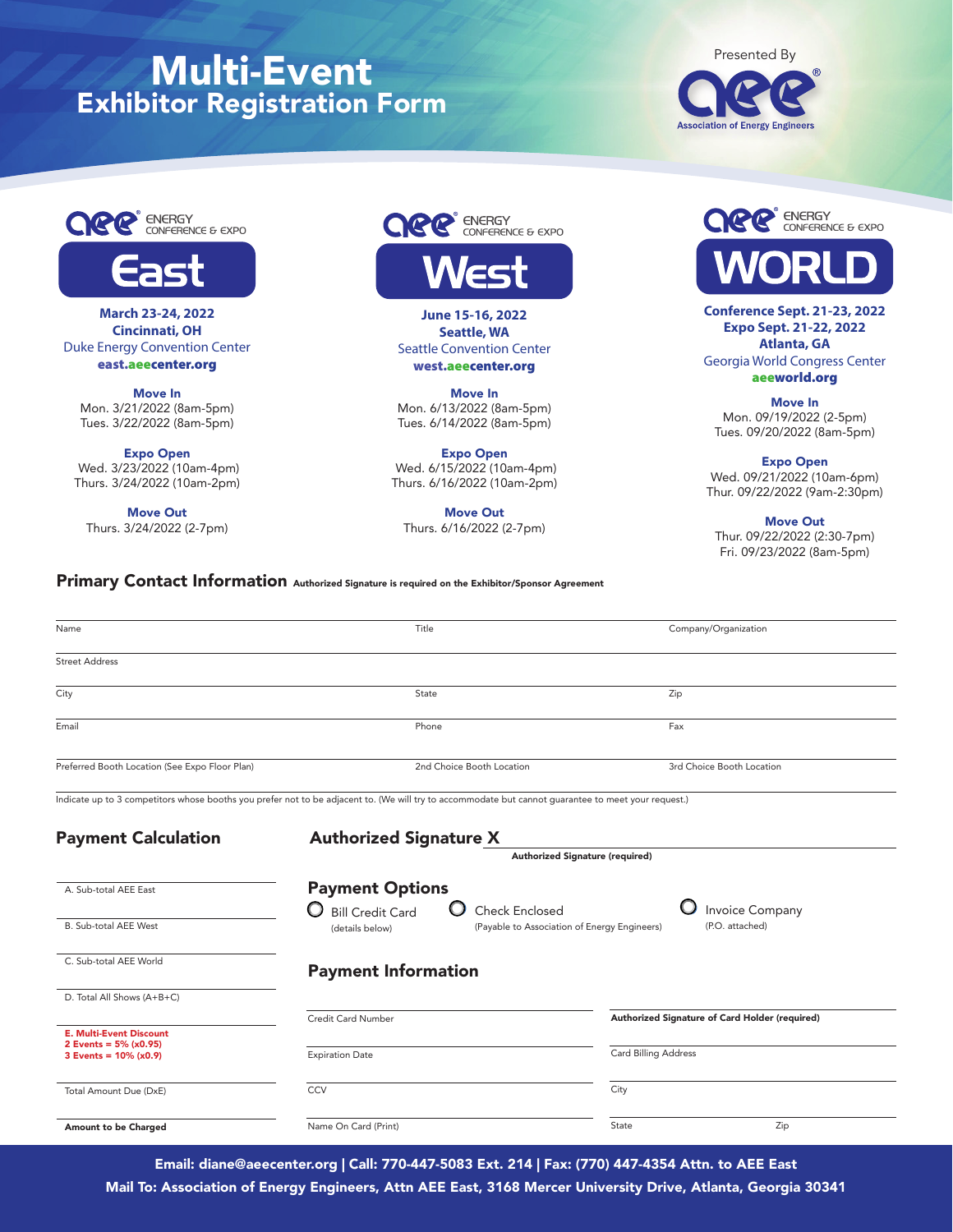## **AEE East**

March 23-24, 2022 Cincinnati, OH Duke Energy Convention Center

|         | <b>Booth Options</b>             | Price              |
|---------|----------------------------------|--------------------|
|         | 10'X10' Booth Package            | \$2,750            |
|         | 10'x20' Booth Package            | \$5,200            |
|         | 10'x30' Booth Package            | \$7,600            |
|         | 20'x20' Booth Package            | \$10,000           |
|         | 20'x30' Booth Package            | \$14,500           |
|         | <b>Exhibit Hall Directory Ad</b> | Price              |
|         | Business Card Ad                 | \$300              |
|         | Q Quarter Page Ad                | \$700              |
|         | Half Page Ad                     | \$1,300            |
|         | S Full Page Ad                   | \$2,500            |
|         | <b>Featured Opportunities</b>    | Price              |
| O       | Welcome Banner                   | \$5,000            |
| O       | Promo Item                       | \$2,500            |
| O       | Aisle Sign Sponsor               | \$500 each side    |
| $\circ$ | <b>Opening Session</b>           | \$3,000            |
| O       | Networking Reception,            | \$5,000 (starting) |
| Ō       | Expo Hall Coffee Service         | \$2,250 per day    |
| O       | Attendee Luncheon                | \$3,500 per day    |

## Sponsor Level Price (Total Value)  $\bigcirc$  Host \$50,000 (\$70,500+)  $\bigcirc$  Platinum \$25,000 (\$35,125+) Gold \$17,500 (\$20,750+)  $\bigcirc$  Silver \$12,500 (\$15,775+) Bronze \$6,000 (\$8,975+) ∩

Attendee Luncheon \$3,500 per day

## **AEE East**

O

Sub Total B (Booth + Ad)

## Booth Options

All booth packages include an ID sign, 3ft side rails, 8ft back drape (carpet and other furnishings are the responsibility of the exhibitor), as well as your company's listing on the event website, to include a company description (300 words max.) website link, logo and up to three social media links.

## Exhibit Hall Advertising

Exhibitor is responsible for providing print ready files 45 days before the day of the event. Recommended files include vector eps/ai, jpg/png at 300 dpi or Adobe Indesign (with linked files).

## **AEE West** June 15-16, 2022 Seattle, WA Seattle Convention Center

| <b>Booth Options</b>             | Price    |
|----------------------------------|----------|
| 10'X10' Booth Package            | \$2,750  |
| 10'x20' Booth Package            | \$5,200  |
| 10'x30' Booth Package            | \$7,600  |
| 20'x20' Booth Package            | \$10,000 |
| 20'x30' Booth Package            | \$14,500 |
|                                  |          |
|                                  |          |
| <b>Exhibit Hall Directory Ad</b> | Price    |
| <b>Business Card Ad</b>          | \$300    |
| Quarter Page Ad                  | \$700    |
| Half Page Ad                     | \$1,300  |
| Full Page Ad                     | \$2,500  |

## Featured Opportunities - Price

| Welcome Banner                              | \$5,000            |
|---------------------------------------------|--------------------|
| Promo Item                                  | \$2,500            |
| Aisle Sign Sponsor                          | \$500 each side    |
| <b>Opening Session</b>                      | \$3,000            |
| Networking Reception,                       | \$5,000 (starting) |
| Exhibit Hall Coffee Service \$2,250 per day |                    |
| Attendee Luncheon                           | \$3,500 per day    |

## Sponsor Level Price (Total Value)

| O | Host              | \$50,000 (\$70,500+)  |
|---|-------------------|-----------------------|
| O | Platinum          | \$25,000 (\$35,125+)  |
|   | $\bigcirc$ Gold   | \$17,500 (\$20,750+)  |
|   | $\bigcirc$ Silver | $$12,500$ (\$15,775+) |
|   | <b>O</b> Bronze   | \$6,000 (\$8,975+)    |

## **AEE West**

 $\bigcirc$ 

Sub Total C (Booth + Ad)

## **AEE World**

Conference Sept. 21-23, 2022 Expo Sept. 21-22, 2022 Atlanta, GA Georgia World Congress Center

| <b>Booth Options</b> |                                                                                                                                                                                                                       |                                   | <b>Price</b>                                |
|----------------------|-----------------------------------------------------------------------------------------------------------------------------------------------------------------------------------------------------------------------|-----------------------------------|---------------------------------------------|
|                      | 10'X10' Booth Package                                                                                                                                                                                                 |                                   | \$3,300                                     |
|                      | 10'x20' Booth Package                                                                                                                                                                                                 |                                   | \$6,200                                     |
|                      | $\bigcirc$ 10'x30' Booth Package                                                                                                                                                                                      |                                   | \$9,000                                     |
|                      | $\bigcirc$ 20'x20' Booth Package                                                                                                                                                                                      |                                   | \$11,800                                    |
|                      | 20'x30' Booth Package                                                                                                                                                                                                 |                                   | \$17,500                                    |
|                      | <b>Exhibit Hall Directory Ad</b>                                                                                                                                                                                      |                                   | Price                                       |
|                      | Business Card Ad                                                                                                                                                                                                      |                                   | \$300                                       |
|                      | Q Quarter Page Ad                                                                                                                                                                                                     |                                   | \$700                                       |
|                      | $\bigcirc$ Half Page Ad                                                                                                                                                                                               |                                   | \$1,300                                     |
|                      | <b>D</b> Full Page Ad                                                                                                                                                                                                 |                                   | \$2,500                                     |
|                      | <b>Featured Opportunities -</b>                                                                                                                                                                                       |                                   | <b>Price</b>                                |
|                      |                                                                                                                                                                                                                       |                                   | \$5,000                                     |
|                      |                                                                                                                                                                                                                       |                                   | \$2,500                                     |
|                      |                                                                                                                                                                                                                       |                                   | \$500 each side                             |
|                      |                                                                                                                                                                                                                       |                                   |                                             |
|                      |                                                                                                                                                                                                                       |                                   | \$5,000 (starting)                          |
|                      |                                                                                                                                                                                                                       |                                   | Exhibit Hall Coffee Service \$2,250 per day |
|                      | - Journeu Japon Lumius<br>■ Promo Item<br>■ Aisle Sign Sponsor<br>■ Aisle Sign Sponsor<br>■ Opening Session<br>■ Networking Reception,<br>■ Exhibit Hall Coffee Service<br>■ Attendee Luncheon<br>■ Attendee Luncheon |                                   | \$3,500 per day                             |
|                      |                                                                                                                                                                                                                       |                                   |                                             |
|                      |                                                                                                                                                                                                                       | Sponsor Level Price (Total Value) |                                             |
| $\circ$              | Host                                                                                                                                                                                                                  | $$60,000$ (\$93,500+)             |                                             |
|                      | Platinum                                                                                                                                                                                                              | $$25,000$ (\$54,050+)             |                                             |
|                      | $\bigcirc$ Gold                                                                                                                                                                                                       | $$20,000$ (\$28,150+)             |                                             |
|                      | Silver                                                                                                                                                                                                                | $$15,000$ (\$18,800+)             |                                             |
|                      | O Bronze                                                                                                                                                                                                              | $$7,500$ (\$9,550+)               |                                             |
| O                    |                                                                                                                                                                                                                       |                                   |                                             |
|                      | <b>AEE World</b>                                                                                                                                                                                                      |                                   |                                             |
|                      |                                                                                                                                                                                                                       |                                   |                                             |

Sub Total A (Booth + Ad)

## Featured Opportunities

These sponsorships provide awareness and specific recognition at the event.

- Welcome Banner at event entrance.
- Promo items given to attendees, such as Lanyard, Memo Pads or Tote Bags.
- Sponsor for expo hall aisle signs.
- Sponsor networking events for conference attendees, such as the Opening Session Coffee & Breakfast or evening networking reception, Expo Hall Coffee, Daily Conference Luncheon and CWEEL Breakfast.

For complete details please refer to the Exhibitor Sponsorship brochure.

## Premium Sponsorships

Premium sponsorships include brand recognition in pre-event marketing and onsite recognition across signage and in conference and expo materials. Each sponsorship level includes a booth package and may also include reduced rate conference registrations and training program registrations. For complete details please refer to the Premium Sponsorship brochure.